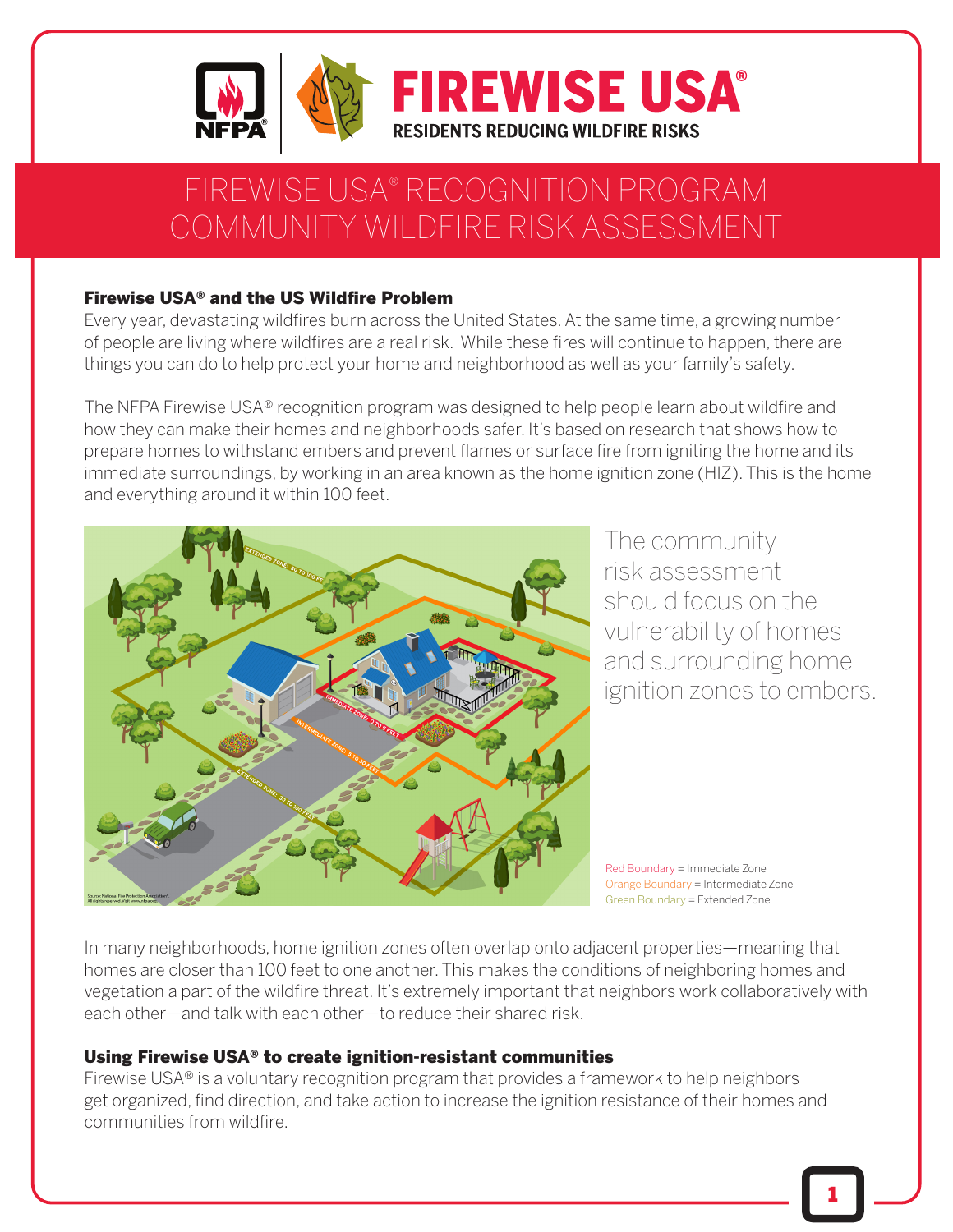#### There are [several steps to take to become recognized](https://www.nfpa.org/Public-Education/Fire-causes-and-risks/Wildfire/Firewise-USA/Become-a-Firewise-USA-site) as a Firewise USA® site:

- $\blacksquare$  Organize Create a **board or committee** of volunteers to represent your community, including residents and partners such as local forestry agencies or the fire department. Identify a resident leader who will be the program point of contact.
- Plan The board or committee defines the boundaries of the site and obtains a **community** wildfire risk assessment. From the risk assessment, the board/committee creates a multi-year action plan to identify and prioritize actions to reduce ignition risk to homes.
- $\Box$  Do  $\Box$  Each year, neighbors complete educational and risk reduction **actions** identified in the plan.
- $\blacksquare$  Tell  $\blacksquare$  When the above criteria have been met, the Resident Leader **applies for recognition** through the Firewise<sup>®</sup> Portal (portal.firewise.org), describing educational and mitigation work in the site. Each year, sites renew their status by reporting their activity.

The community wildfire risk assessment is one of the most important steps in the process. It's a tool to help residents understand their wildfire risk and engage in risk reduction efforts.

There are many ways to assess risk from wildfires, using many different scales. The assessment is focused on the risk of home ignition from wildfires and will help guide residents on the most effective actions to prevent home ignitions that could result in wildfire disasters.

The recommendations provided by the completed assessment will be the board/committee's primary tool in determining the action priorities within the site's boundaries. The Firewise USA® program requires risk assessments be updated at a minimum of every five years.

#### HOW TO CONDUCT THE RISK ASSESSMENT

Each state may designate its own template and special requirements for Firewise USA<sup>®</sup> participation. Before starting this assessment, please contact your state liaison to determine your state's process. The best assessments result from a collaboration between residents and their state forestry agency, local fire department, or another designated partner.

The community wildfire risk assessment speaks to the general conditions of the overall Firewise USA® site and does not provide details on each individual dwelling.

The assessment should focus on:

- Vulnerability of homes to ember, surface fire, and crown fire
- Condition of the structures themselves
- Immediate hazards within the home ignition zone on individual properties
- Concerns presented by common/open space areas or adjacent public lands

It should also consider factors that impact risk and influence fire behavior or structure ignitability, such as:

- Structural characteristics (roofing, siding, decks)
- Vegetation types
- Slope and aspect (the direction a community faces—north, south, east, or west)
- Housing density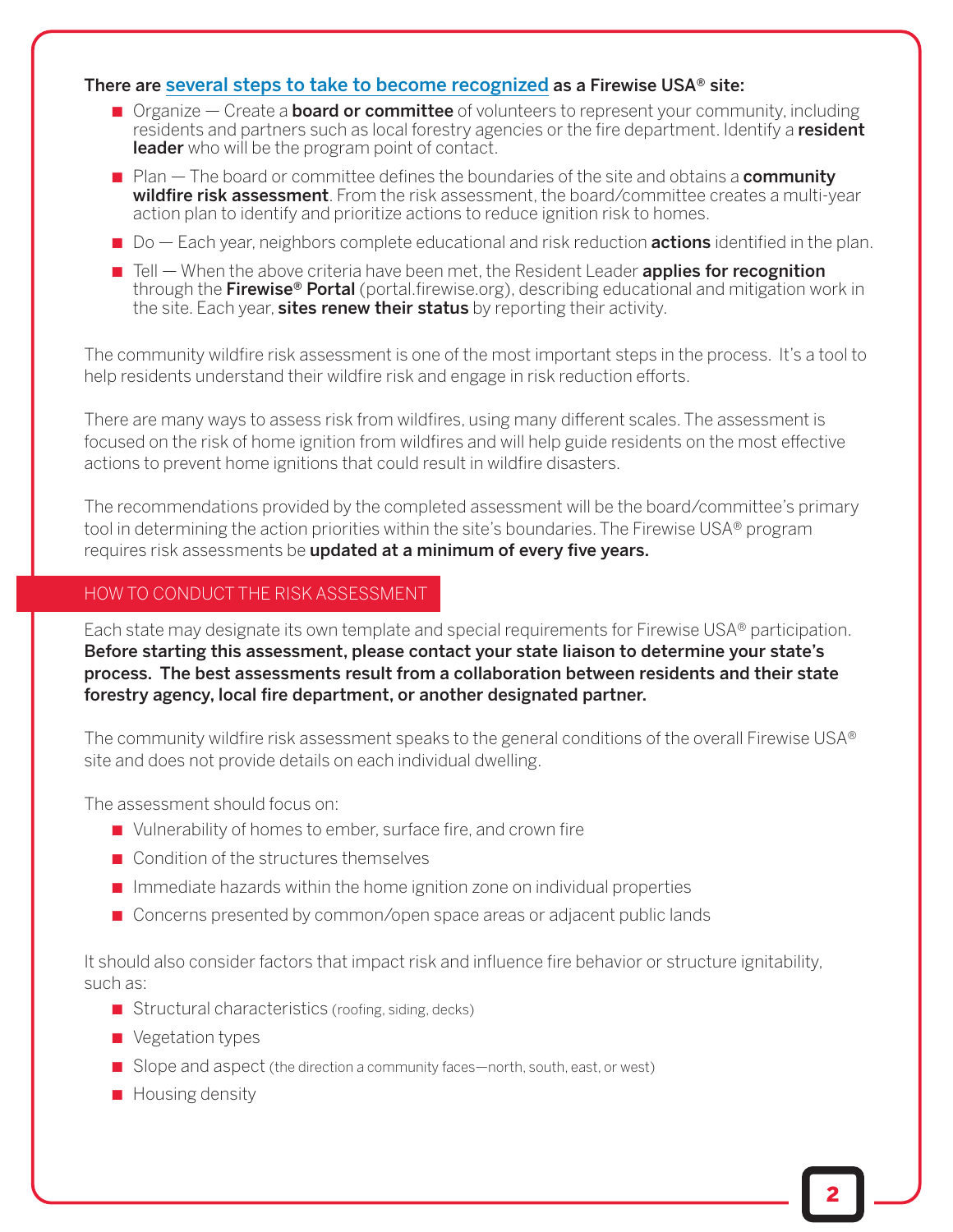#### ASSESSMENT OVERVIEW

Features of a community risk assessment include:

- It can be completed in a variety of ways, including a walkthrough or a drive by, and does not require each individual dwelling unit to have a home risk assessment completed prior to the community assessment.
- It should focus on condition of vegetation within the participating site's boundary; general landscaping characteristics; home construction (materials used for roofs, siding, decks, etc.); and relationship of ignition potential of combustible materials on adjacent properties.
- It needs a logical recognized site boundary (HOA, defined neighborhood, street, etc.).

#### Assessment Participants

List the principal participants who assisted in data gathering and development of this assessment (include name, role/organization, phone and email). Participants can include your district forester, or Firewise® Board members for instance.

| Participant 1   |  |  |
|-----------------|--|--|
| Participant 2   |  |  |
| Participant 3   |  |  |
| Participant $4$ |  |  |
| Participant 5   |  |  |

#### DEFINING YOUR FIREWISE USA® SITE

community's defined boundary.

If there is already a Community Wildfire Protection Plan that includes your site, it can be helpful to use in filling out this information. Ask your State Forestry representative if one exists.

#### General Site Description

| Boundary description (this could be defined by your HOA, subdivision, defined neighborhood, street(s), etc.): |  |  |  |  |  |
|---------------------------------------------------------------------------------------------------------------|--|--|--|--|--|
|                                                                                                               |  |  |  |  |  |
| At the end of this document, please use the section provided to insert a map of your                          |  |  |  |  |  |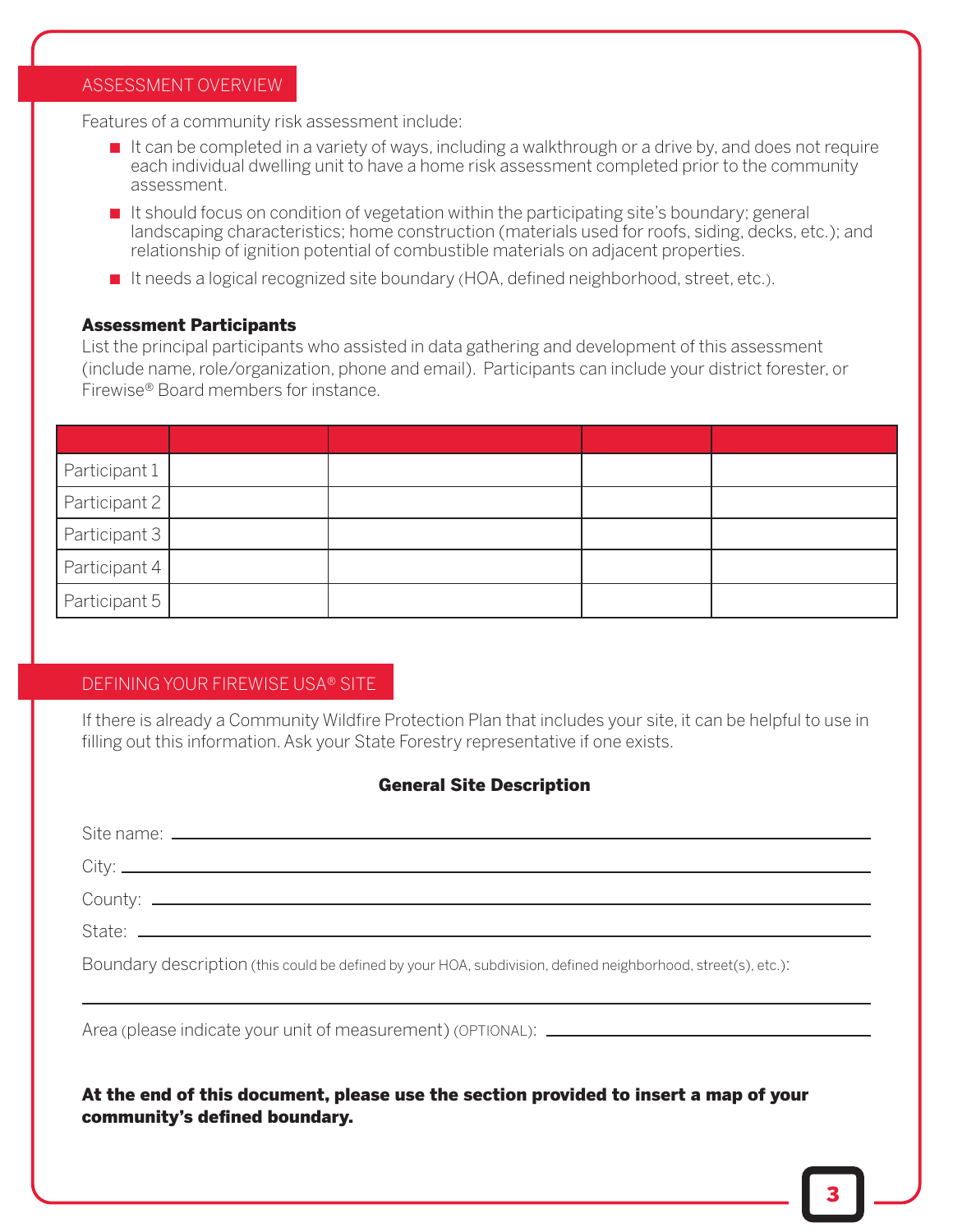#### General Site Information

| Number of dwelling units – Firewise USA® participation requires a minimum of 8 individual dwelling units<br>not to exceed 2,500 units within the site's identified boundary. |  |  |  |  |  |  |  |
|------------------------------------------------------------------------------------------------------------------------------------------------------------------------------|--|--|--|--|--|--|--|
| Contact Firewise USA <sup>®</sup> if you have questions about your area's eligibility, visit our contact us page.                                                            |  |  |  |  |  |  |  |
| Number of residents: _________                                                                                                                                               |  |  |  |  |  |  |  |
| <b>Description of Properties within the Boundary</b>                                                                                                                         |  |  |  |  |  |  |  |
| Residential types in your site (check all that apply):<br>$\Box$ Single family $\Box$ Duplex $\Box$ Townhomes                                                                |  |  |  |  |  |  |  |

|                                                                                                                                                                                                                                                    | $\Box$ Single family<br>$\Box$ Apartment                     | $\Box$ Duplex<br><b>Q</b> Mobile | $\Box$ Townhomes<br>$\Box$ Other: $\Box$  |  |  |  |
|----------------------------------------------------------------------------------------------------------------------------------------------------------------------------------------------------------------------------------------------------|--------------------------------------------------------------|----------------------------------|-------------------------------------------|--|--|--|
|                                                                                                                                                                                                                                                    | Types of ownership (check all that apply):<br>$\Box$ Private | $\Box$ Common                    | $\Box$ Public (county, state, or federal) |  |  |  |
| Lot sizes (check all that apply):<br>$\Box$ Less than 0.10 acres or 4,356 square feet<br>$\Box$ 0.10–0.50 acres or 4,356–21,780 square feet<br>$\Box$ 0.51–1 acres or 22,215–43,560 square feet<br>$\Box$ Greater than 1 acre or 43560 square feet |                                                              |                                  |                                           |  |  |  |
| Other site information that you would like to provide (OPTIONAL): _                                                                                                                                                                                |                                                              |                                  |                                           |  |  |  |

### Description of local wildland fire characteristics:

Fire intensity and rate of spread depend on the vegetation type and condition (live/dead), topography, and typical weather patterns. This information can be obtained from your state forestry agency or local fire department.

Describe the common vegetation type(s) in your site (i.e., grasses, shrubs, and trees): \_\_\_\_\_\_\_\_\_\_\_\_\_\_\_\_\_\_\_\_\_

Describe the topography within your site (include geographical features such as canyons, chimneys, steep slopes, indicate which direction slopes face, or note whether the area is flat):  $\sqrt{\frac{1}{\sqrt{1 + \left(1 + \frac{1}{n} + \frac{1}{n} + \frac{1}{n} + \frac{1}{n} + \frac{1}{n} + \frac{1}{n} + \frac{1}{n} + \frac{1}{n} + \frac{1}{n} + \frac{1}{n} + \frac{1}{n} + \frac{1}{n} + \frac{1}{n} + \frac{1}{n} + \frac{1}{n} + \frac{1}{n} + \frac{$ 

Severe wind exposure:

- $\Box$  Not in an area with regular exposure to winds
- $\Box$  Regularly exposed to winds
- $\Box$  Frequent severe winds

History of wildfire:

- $\Box$  Area with history of fire occurrence
- $\Box$  Area with no history of fire occurrence
- $\Box$  Unknown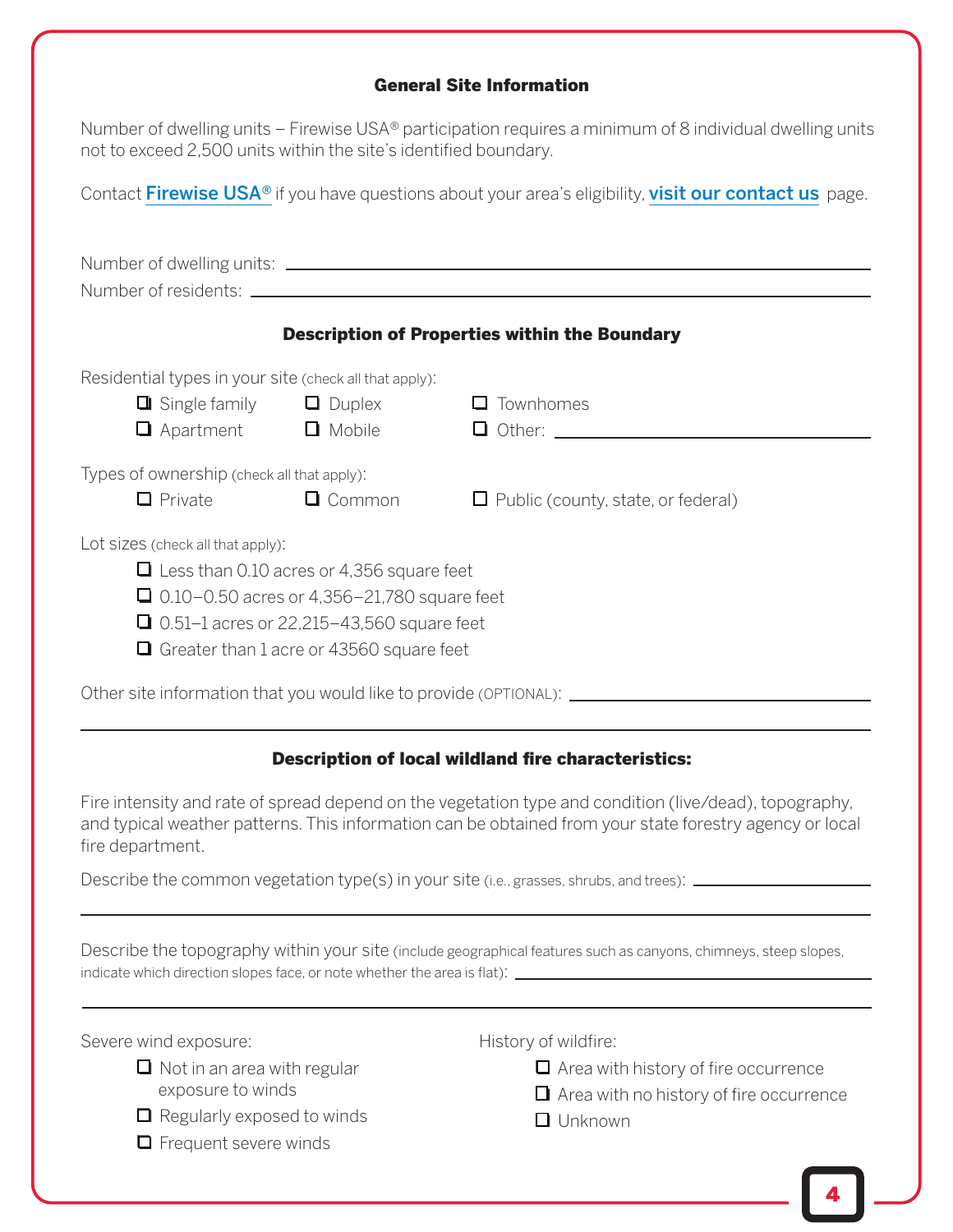#### FIREWISE USA® SITE OBSERVATIONS AND RECOMMENDATIONS

Use this section to record observations from within your site and recommendations for action that can be included in the site's action plan. Consider taking photos to keep in your site's files that illustrate successful risk reduction efforts and areas that need improvement.

Remember, this is a community-wide view and should report on the overall conditions of the entire site. Although individual home risk assessments are not required in this section, they may end up being a recommendation for the Action Plan.

#### **Observations**

The observation section is broken down by the characteristics of homes and the vegetation management within the home ignition zones and common areas. Mark the appropriate box for each category that best represents the conditions within your site.

#### HOME IGNITION ZONES

**Home:** General building construction. Are the homes made of ignition resistant building materials?

Roofing materials: composite shingles, metal, cement tile and clay

- $\Box$  Greater than 75% of homes have metal, tile, or Class A asphalt or fiberglass shingles
- $\Box$  50–75% of homes have metal, tile, or Class A asphalt or fiberglass shingles
- $\Box$  25–50% of homes have metal, tile, or Class A asphalt or fiberglass shingles
- $\Box$  Less than 25% of homes have metal, tile, or Class A asphalt or fiberglass shingles

Soffit vents: a screened vent on the underside component of the eaves that allows air to flow to the attic or the space below roof sheathing

 $\Box$  Greater than 75% of homes have non-combustible soffit vents with mesh or screening

- $\Box$  50–74% of homes have non-combustible soffit vents with mesh or screening
- $\Box$  25–50% of homes have non-combustible soffit vents with mesh or screening
- $\Box$  Less than 25% of homes have non-combustible soffit vents with mesh or screening
- $\Box$  Unknown

Siding: stucco, masonry products, plaster, and cement

- $\Box$  Greater than 75% of homes have non-combustible siding
- $\Box$  50–74% of homes have non-combustible siding
- $\Box$  25–50% of homes have non-combustible siding
- $\Box$  Less than 25% of homes have non-combustible siding

Skirting: material used around the bottom of homes and sometimes decks to protect the underside from exposure

- $\Box$  Greater than 75% of homes have skirting underneath raised floors/decks
- $\Box$  50–74% of homes have skirting underneath
- $\Box$  25–50% of homes have skirting underneath
- $\Box$  Less than 25% of homes have skirting underneath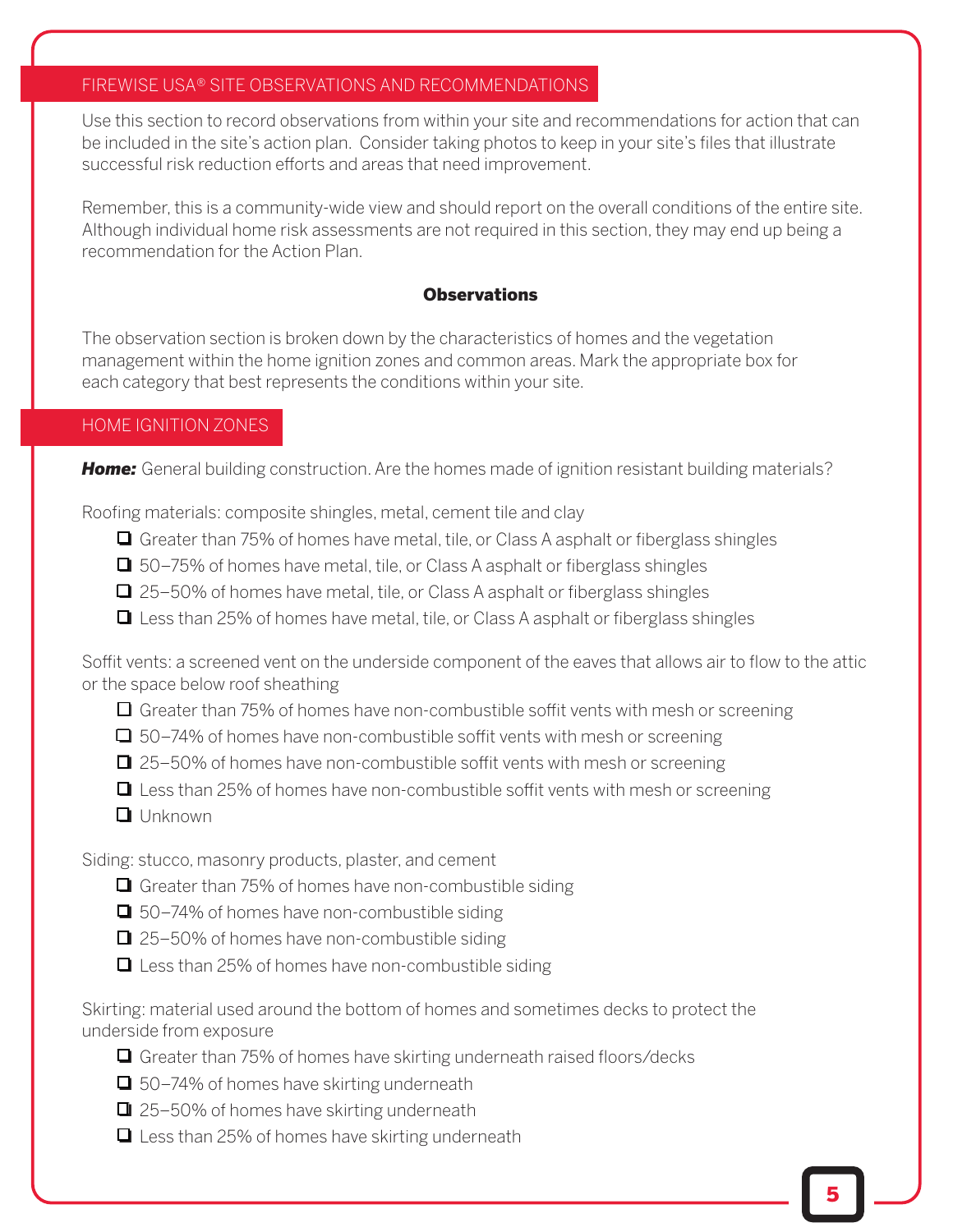*Attachments:* wood vs. non-combustible materials. (Examples of non-combustible materials include decks made with wood-plastic composites, higher density tropical hardwood, or fire retardant treated decking materials, and fences that use metal or masonry where attached directly to the siding of a home.)

- $\Box$  Greater than 75% of homes have NO wooden attachments
- $\Box$  50–74% of homes have NO wooden attachments
- $\Box$  25–50% of homes have NO wooden attachments
- $\Box$  Less than 25% of homes have NO wooden attachments

#### Windows

- $\Box$  Greater than 75% of homes have multi-paned windows
- $\Box$  50–74% of homes have multi-paned windows
- $\Box$  25–50% of homes have multi-paned windows
- $\Box$  Less than 25% of homes have multi-paned windows
- $\Box$  Unknown what type of window exist (single pane vs. multi-pane)

Roof/gutter debris (leaf litter, pine needles, etc.)

- $\Box$  Greater than 75% of homes have cleaned and maintained their roof and gutters
- $\Box$  50–74% of homes have cleaned and maintained their roof and gutters
- $\Box$  25–50% of homes have cleaned and maintained their roof and gutters
- $\Box$  Less than 25% of homes have cleaned and maintained their roof and gutters

#### Gutter type

- $\Box$  Greater than 75% of homes have metal gutters
- $\Box$  50–74% of homes have non-combustible gutters
- $\Box$  25–50% of homes have non-combustible gutters
- $\Box$  Less than 25% of homes have non-combustible gutters

**Immediate Zone: 0–5 feet** from the furthest attached point of homes. This area addresses the immediate vegetation and materials, creating a combustible-free area. Items to consider:

- Is there dead vegetation, dried leaves, pine needles, and ground debris near foundations?
- Has hardscaping been used around perimeters to keep them free of litter/debris? Are there concrete, stone, or gravel walkways?
- Have wood mulch products been replaced with non-combustible alternatives, such as crushed stone/gravel options?
- Are there trees/shrubs next to the home? Are there branches overhanging the roof or within 10 feet of chimneys?
- $\Box$  Greater than 75% of homes have treated vegetation and created a combustible-free area
- $\Box$  50–74% of homes have treated vegetation and created a combustible-free area
- $\Box$  25–50% of homes have treated vegetation and created a combustible-free area
- $\Box$  Less than 25% of homes have treated vegetation and created a combustible-free area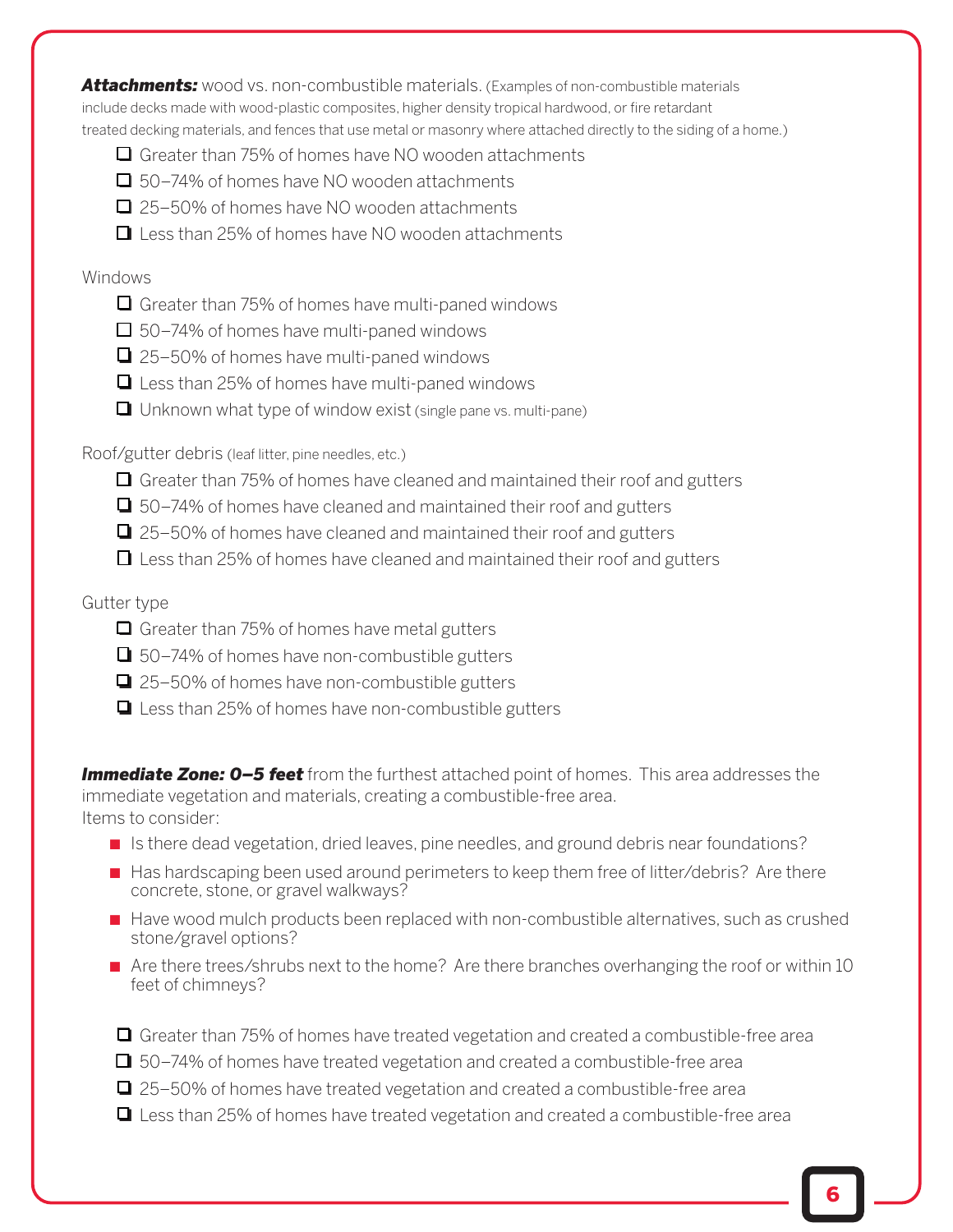*Intermediate Zone: 5–30 feet* from the furthest exterior point of the home. This area uses landscaping and breaks (areas of non-combustible materials such as dirt, cement, or rock) to help influence and decrease fire behavior. Items to consider:

- Are there fuel breaks such as driveways, walkways/paths, patios, and decks?
- Are lawns and native grasses maintained? General recommendation is a height of 4 inches.
- Is vegetation in this area spread out? It is recommended that trees and shrubs should be limited to small clusters of a few each to break up continuity; trees should be spaced to a minimum of 18 feet between crowns.
- Have ladder fuels (vegetation under trees) been removed so a surface fire cannot reach the crowns? Have trees been pruned? General recommendations are up to 6 to 10 feet from the ground; for shorter trees, do not exceed 1/3 of the overall tree height.
- Are plants, trees, and lawns watered to keep them from becoming dry?
- $\Box$  Greater than 75% of homes have treated vegetation
- $\Box$  50–74% of homes have treated vegetation
- $\Box$  25–50% of homes have treated vegetation
- $\Box$  Less than 25% of homes have treated vegetation

**Extended Zone: 30–100 feet**, out to 200 feet (where applicable). Generally, this area focuses on landscaping—managing the vegetation to influence fire behavior and spread. The goal here is not to eliminate fire but to interrupt fire's path and keep flames smaller and on the ground. At these distances, property lines may overlap, presenting the opportunity and need to work collaboratively with neighbors. Items to consider:

- Are there heavy accumulations of ground litter/debris?
- Is there dead plant and tree material that should be removed?
- Are storage sheds and/or other outbuildings in this zone clear of vegetation?
- Do mature trees have small conifers and brush growing between them or is the space maintained?
- Do trees 30–60 feet from the home have at least 12 feet between canopy tops? Is there at least 6 feet between canopy tops of trees located 60–100 feet from the home?
- $\Box$  Greater than 75% of homes have treated vegetation
- $\Box$  50–74% of homes have treated vegetation
- $\Box$  25–50% of homes have treated vegetation
- $\Box$  Less than 25% of homes have treated vegetation

#### **Common areas or adjacent public lands:** (community owned/managed)

- $\Box$  Not adjacent to wildlands with accumulated fuels
- $\Box$  Adjacent to wildlands with accumulated fuels

Is there a management plan for these fuels? If so, please describe: \_\_\_\_\_\_\_\_\_\_\_\_

Additional comments or observations regarding site conditions: \_\_\_\_\_\_\_\_\_\_\_\_\_\_\_\_\_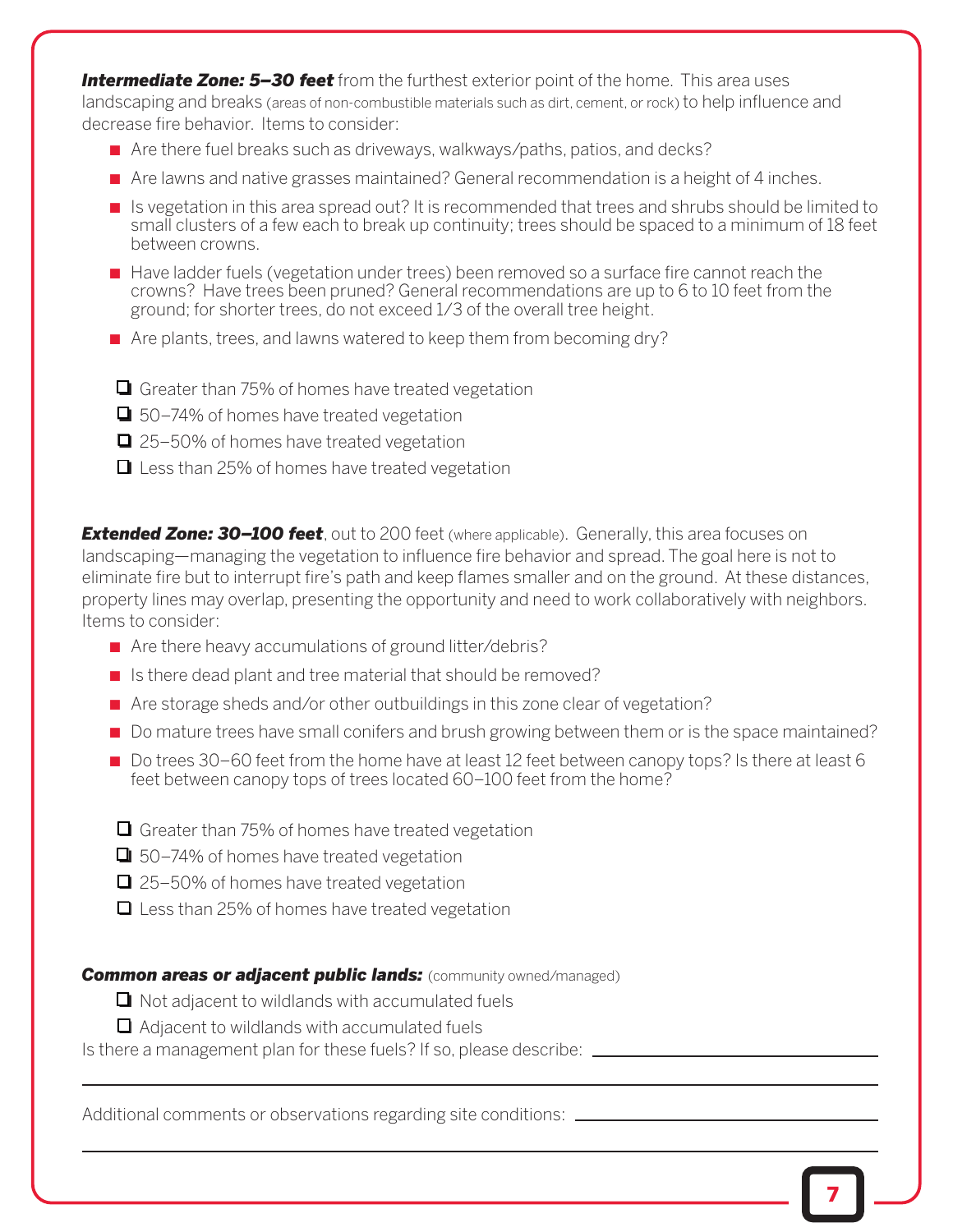#### Summary

Use this section to summarize findings in observations. The percentages captured will help you briefly explain a snapshot of your community's current status and areas for successful focus. List areas where there is significant success and areas where improvements could be made, especially at low cost with sweat equity/volunteer labor. Of the three home ignition zones, emphasis should be on the immediate zone.

**Example:** Greater than 75% of homes observed have non-combustible roofs; however, there were several noted with wood shake shingles.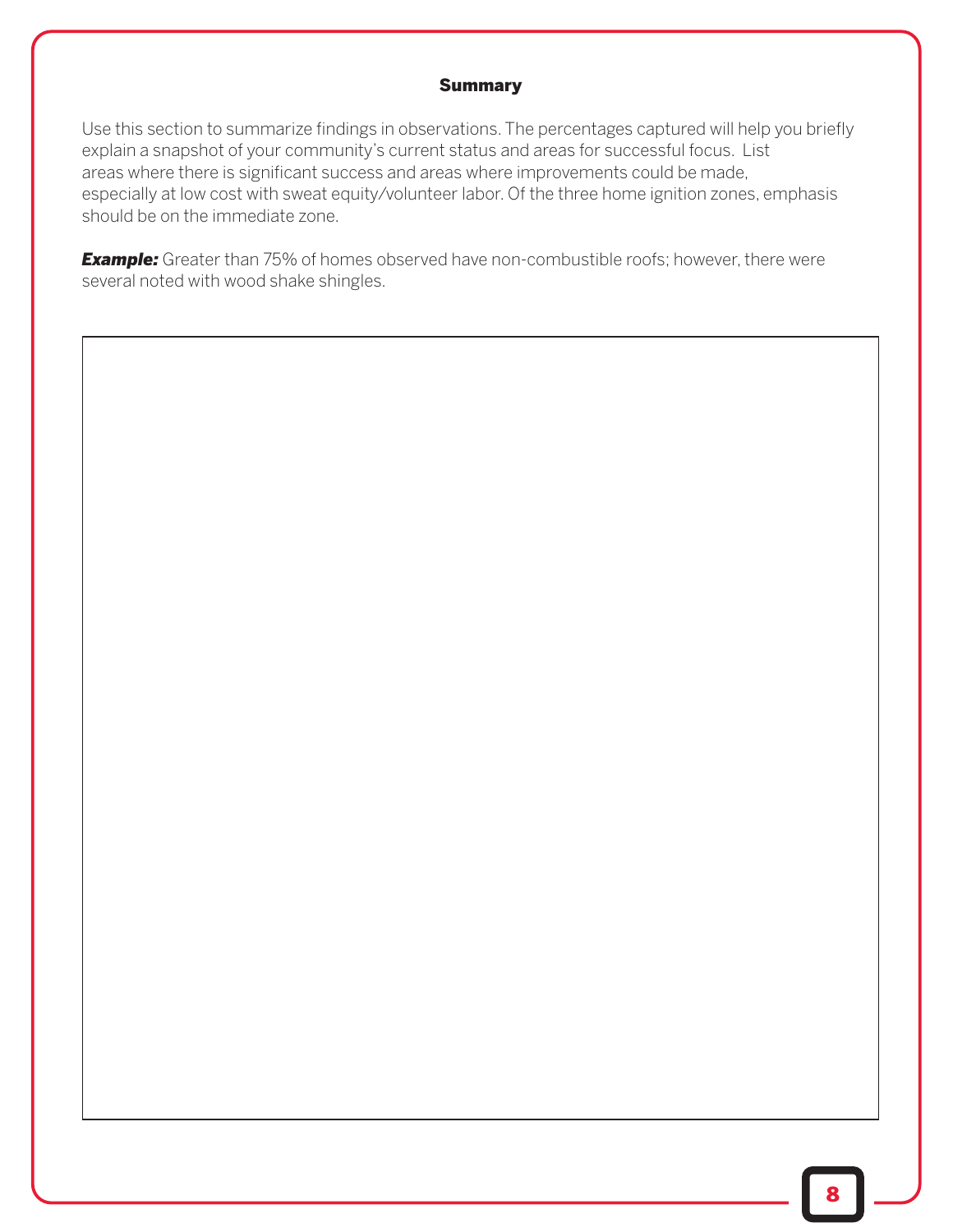#### Recommendations

Using the findings from the observation phase, identify actions and steps that can be taken to reduce the site's risk from wildfire. Prioritize recommendations based on the potential fire threat to homes. It's recommended that residents address hazards at the home first and work their way out into the three home ignition zones. Remember, small things can have a huge impact on home survivability. Use these recommendations to create your site's action plan.

#### *Examples:*

- Less than 75% of homes observed had a roof free of leaf litter, pine needles, and other debris. Encourage residents to remove the debris and keep those areas clean to work towards greater than 75% compliance.
- Bark mulch is widely used within the immediate area. Recommend removing bark mulch and replacing with an ignition-resistant material, such as crushed stone or gravel.
- Work with residents to improve the number of homes that have removed flammable materials 0–5 feet from the home.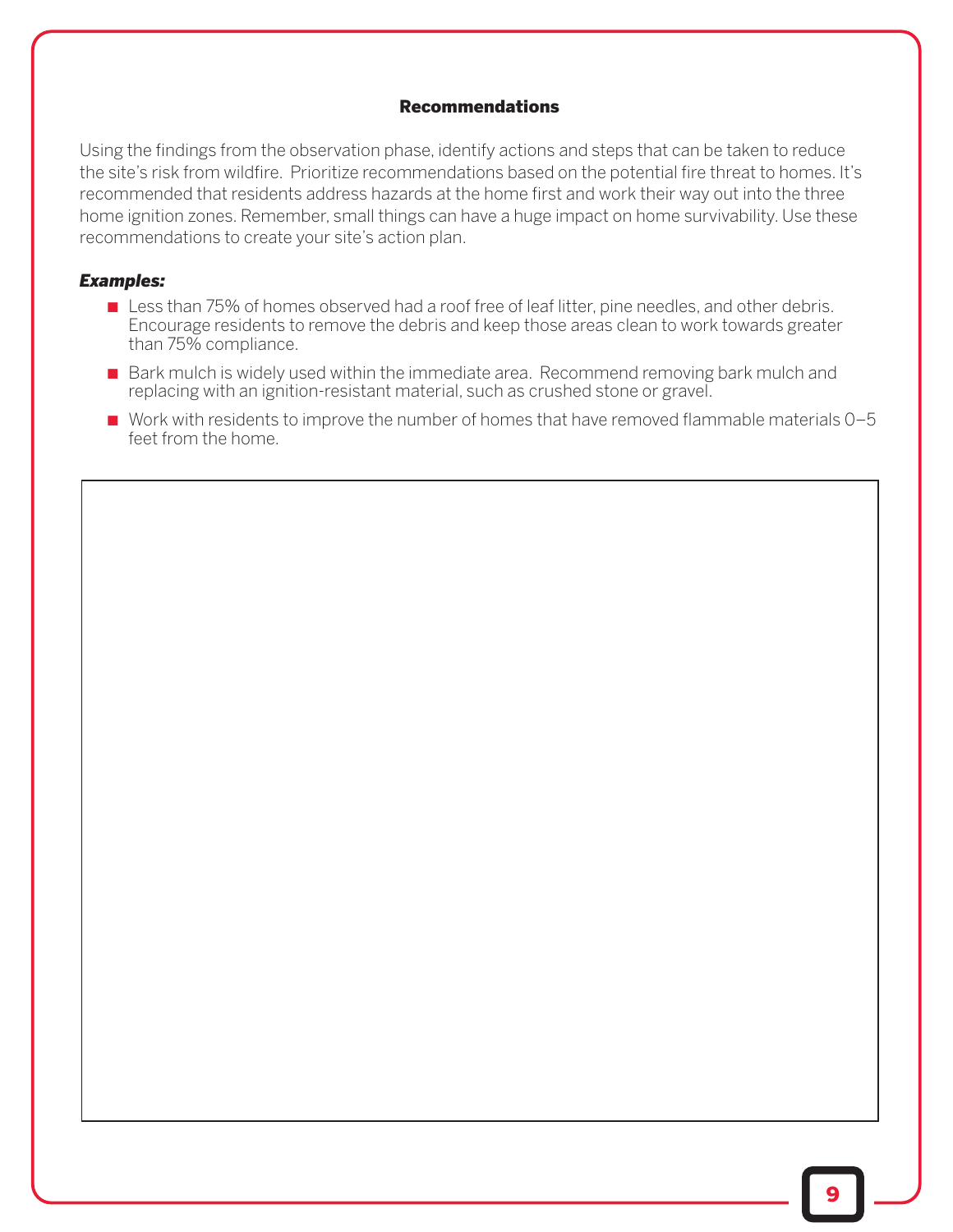#### NEXT STEPS

The information you have collected during the assessment process will help you develop recommendations that can be applied to your site's action plan. Action plans are a prioritized list of risk reduction projects and the related investments needed to achieve them for the site. Action plans also highlight suggested homeowner actions and education activities that participants will strive to complete annually, or over a period of multiple years. Action plans should be **updated at a minimum of at least** every three years.

Visit, [How to Become a Firewise USA site,](https://www.nfpa.org/public-education/fire-causes-and-risks/wildfire/firewise-usa/become-a-firewise-usa-site) to view the full list of required criteria needed to complete the Firewise USA® recognition program's application process. Or [visit the Program Management](https://portal.firewise.org) **portal** to start your application.

Although not required, you may also consider adding addenda that cover the following community/fire safety issues:

- Hydrant locations
- Ingress/egress routes for the community
- Location of fire district and its capabilities
- Street signs and address numbers
- Water supply for fire response

We recommend reaching out to your local fire department for assistance in determining what other safety issues to address.

See next page to insert a map of your community's defined boundary.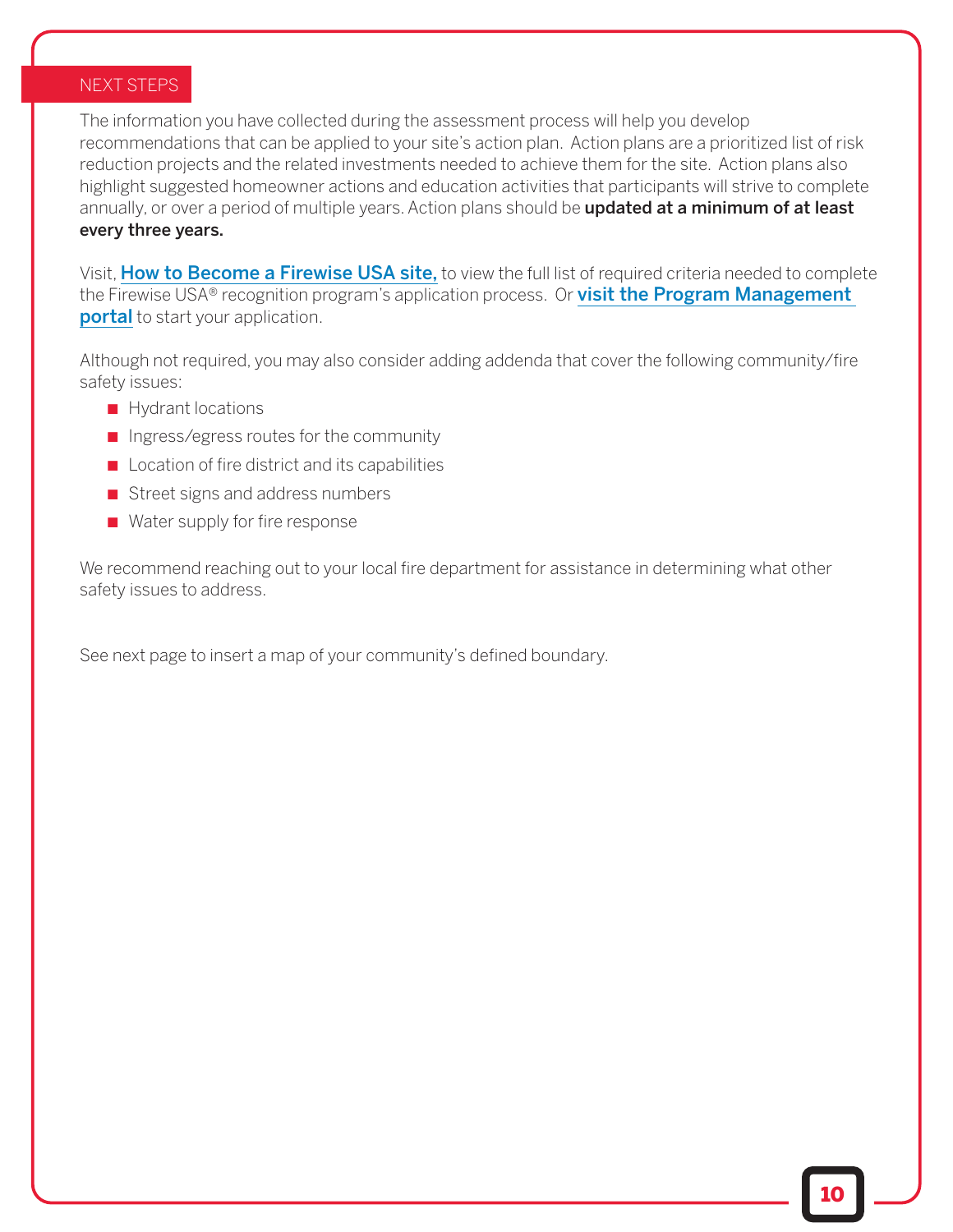## MAP OF YOUR COMMUNITY'S DEFINED BOUNDARY Click in the box to insert your image.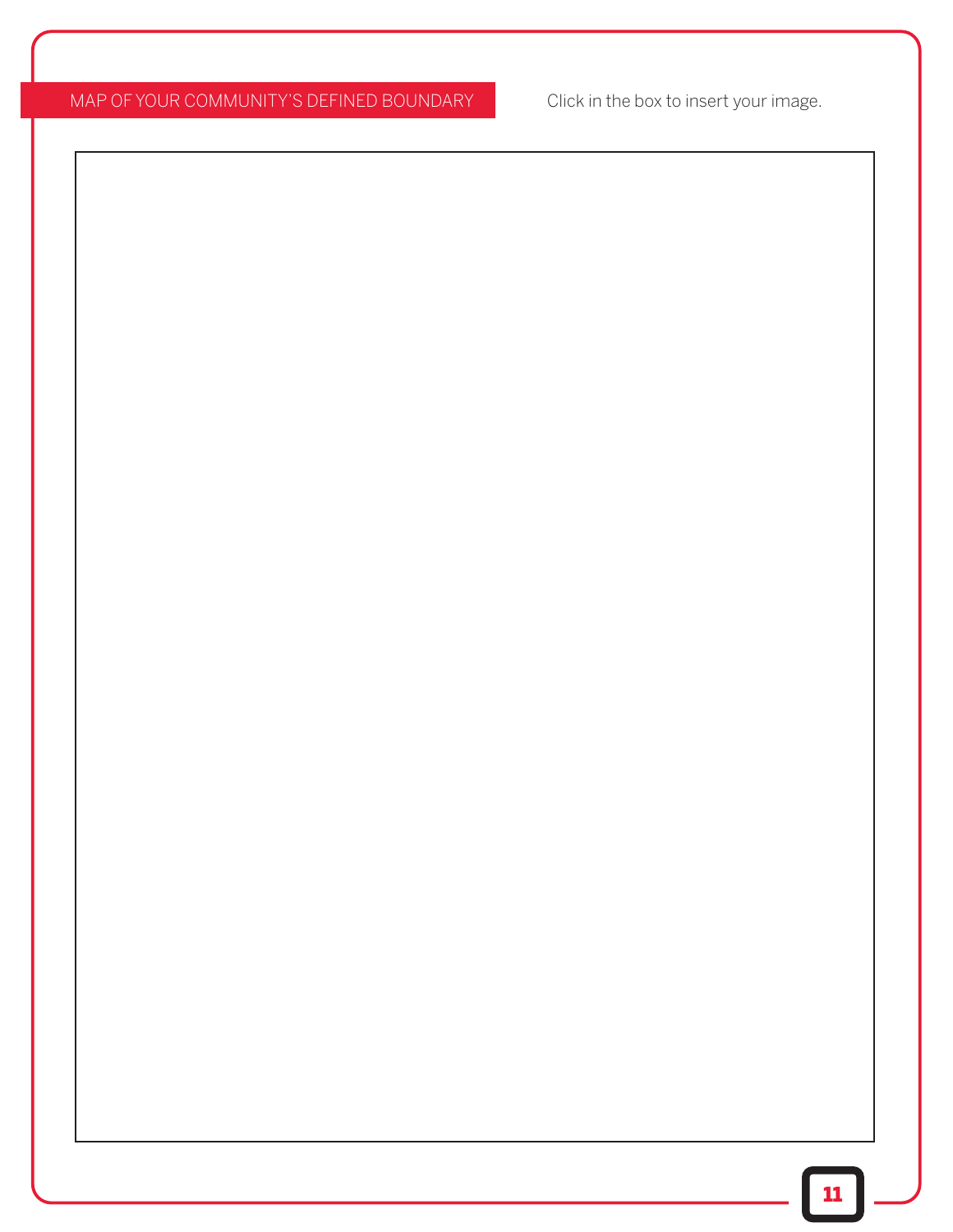#### Appendix/Definitions

These resources will additionally provide aid in understanding the interaction between wildfire behavior and the home ignition zone:

- E-learning: Understanding the Wildfire Threat to Homes, [visit our online courses.](https://www.nfpa.org/Public-Education/Fire-causes-and-risks/Wildfire/Firewise-USA/Online-learning-opportunities/Online-courses)
- [Preparing Homes for Wildfire: Actions that reduce risk tips and resources,](https://www.nfpa.org/preparinghomesforwildfire) visit our page Preparing Homes for Wildfire.

*Dwelling Unit:* Household/residence built for occupancy by one person, a family, or roommates, including mobile homes and cabins, and for multi-family residential occupancies (i.e. duplexes, and other types of attached housing). An apartment building with 10 units would be considered 10 dwelling units.

*Home Ignition Zone:* The home and everything around it out to 100 feet. The condition of the home and surrounding landscape within 100 feet will influence the ignitability of the structure.

*Firewise USA® Action Plan:* A prioritized list of risk reduction projects/investments for the participating site, along with suggested homeowner actions and education activities that participants will strive to complete annually, or over a period of multiple years. The submitted action plan should be broken down by year and reflect those goals (with examples attached). This document is required to be updated at least every three years. As circumstances change (e.g., completing activities, experiencing a fire or a natural disaster, new construction in community, etc.), the action plan may need to be updated more frequently.

*Firewise USA® Community Wildfire Risk Assessment:* An assessment that focuses on the risk of home ignition from wildfires by looking at the conditions of the homes and surrounding home ignition zones. It is used to help guide residents on the most effective actions to prevent home ignitions and wildfire disasters. This document is required to be updated at least every five years.

*Firewise® Board or Committee:* A group comprised of residents and other applicable stakeholders. Consider inviting the local fire department, state forestry agency, elected officials, emergency manager, and, if applicable, the property management company to participate. The board/committee will guide the efforts of the Firewise USA® site, using the risk assessment to identify and prioritize activities in the action plan.

*Firewise® Resident Leader:* A member of the community that is designated as the lead for a Firewise USA® site and is a part of the Firewise® board or committee. They are the primary contact between the community and the program, responsible for completing the initial recognition application and annual renewal application via the online management portal (Firewise® Portal). A site may have more than one designated resident leader assigned in the Firewise® Portal.

**State Liaison:** Typically, the employee of the organization that hosts the official state forester. This person is designated by the state forester, is responsible for setting the direction of Firewise USA® implementation in the state, and is the state's main contact to the national program. They are also responsible for reviewing and approving new site applications and may choose to review annual renewal applications. A list of state liaisons can be found on NFPA's website so, you can **[contact your state liason.](https://www.nfpa.org/public-education/fire-causes-and-risks/wildfire/firewise-usa/become-a-firewise-usa-site/contact-your-state-liaison.)**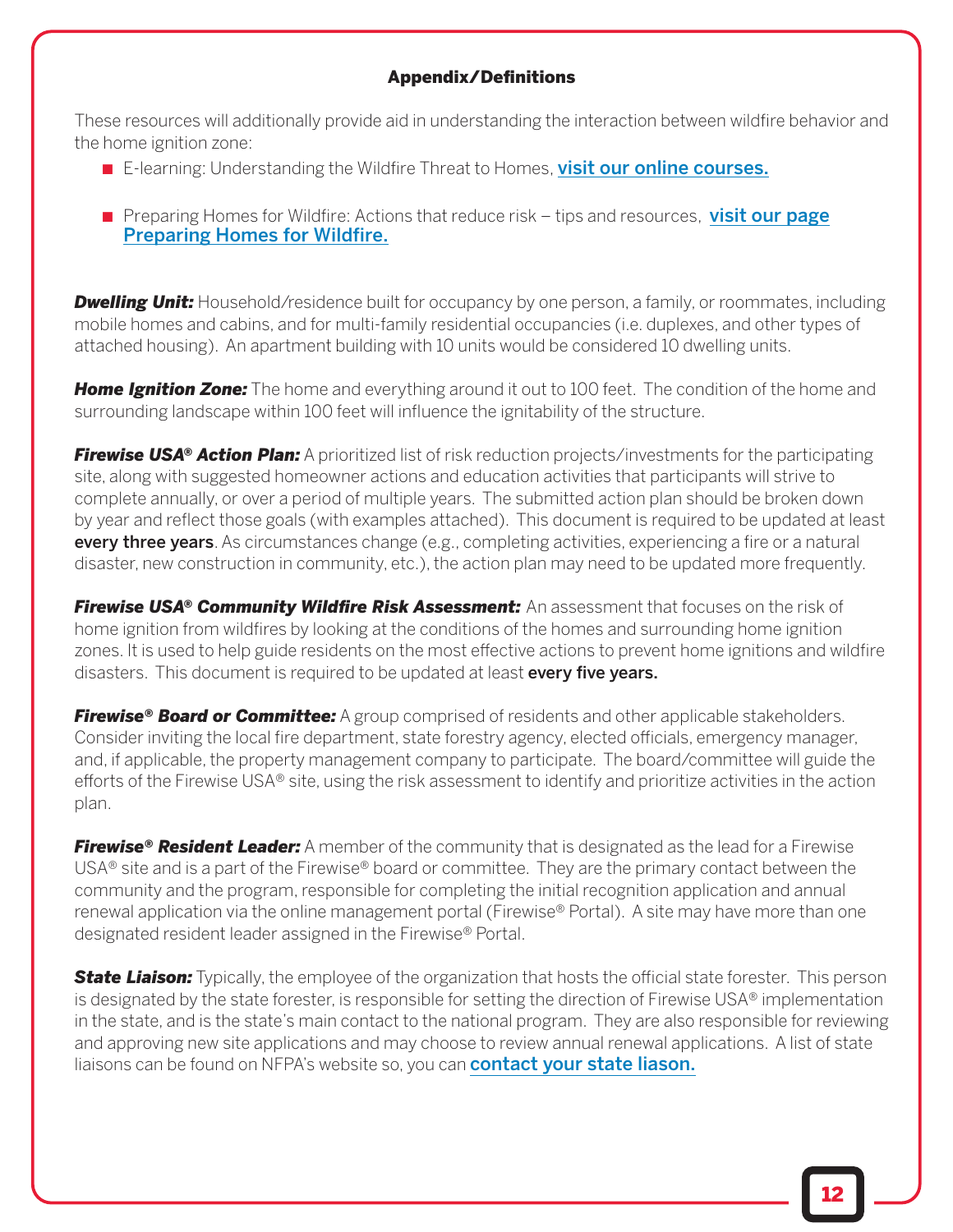*Voluntary Recognition Program:* Firewise USA® is a volunteer program that provides a set of criteria that residents choose to work towards. It is not required for individuals in wildfire prone areas to participate in or be a part of in order to take risk reduction actions.

Firewise USA® was loosely modeled after the Arbor Day Foundation's Tree City USA program, enabling residents to come together voluntarily to meet a set of criteria that qualify them for national recognition. This means that residents choose to be involved and determine their site's boundaries. When they meet the Firewise USA® criteria, they earn national recognition for doing so. Each year, when verifying they are continuing to reduce wildfire risks in the community, they continue to enjoy national recognition and remain in good standing by continuing to meet the criteria. Recognition comes in the form of signage and publicity on the Firewise.org website, at a minimum.

*Firewise® Portal:* Online community/Firewise USA® site management system. All new and renewal applications for recognition are completed via the portal.

**Application for Recognition:** In order to be a recognized participant in the Firewise USA® program, a site must meet program criteria and the online application found in the Firewise® portal must be filled out. There are eight steps to the application:

- Step 1: Overview This includes the basic community information (contacts, size, location).
- Step 2: Risk Assessment The wildfire community risk assessment must be uploaded into the application. It carries over each year until the five-year update cycle is reached.
- Step 3: Board/Committee A site must acknowledge that they have a board/committee and may choose to share committee member names and email addresses. This provides NFPA with backup contacts in case the resident leader is unreachable.
- $\blacksquare$  Step 4: Action Plan  $-$  The developed action plan must be uploaded to the application; it carries over each year until the three-year update cycle is reached.
- $\blacksquare$  Step 5: Educational Outreach Each participating site is required to hold a minimum of one wildfire risk reduction educational outreach event or activity annually. Examples of acceptable events can be found in that section of the application.
- Step 6: Vegetation Removal A major component of wildfire risk reduction is the removal of vegetation (shrubs, brush, limbs, trees, etc.) from individual properties and common-area property. Tracking vegetation removal provides forestry and fire agencies with information on the quantity of potential wildfire fuel that's been eliminated from the area(s). This section provides tools to help a community estimate its vegetation removal in cubic yards.
- Step 7: Investment Investing the equivalent of one volunteer hour (valued at \$25.43) per residential dwelling unit within the site's boundary in annual wildfire risk reduction actions is a requirement of the national recognition program's criteria for maintaining an "In Good Standing" status. Annual investment information can be reported in hours worked or money spent.
- Step 8: Review Verify that each component of the application has been filled out correctly before submitting the application.

*Annual Renewal:* In order to remain "In Good Standing" in the program participating sites will need to complete an annual renewal application. This application is typically due mid-November. Requirements are similar to the initial application for recognition. More information can be found online, by visiting our [Annual Renewal Information](https://www.nfpa.org/public-education/fire-causes-and-risks/wildfire/firewise-usa/firewise-usa-resources/annual-renewal-information.) page.